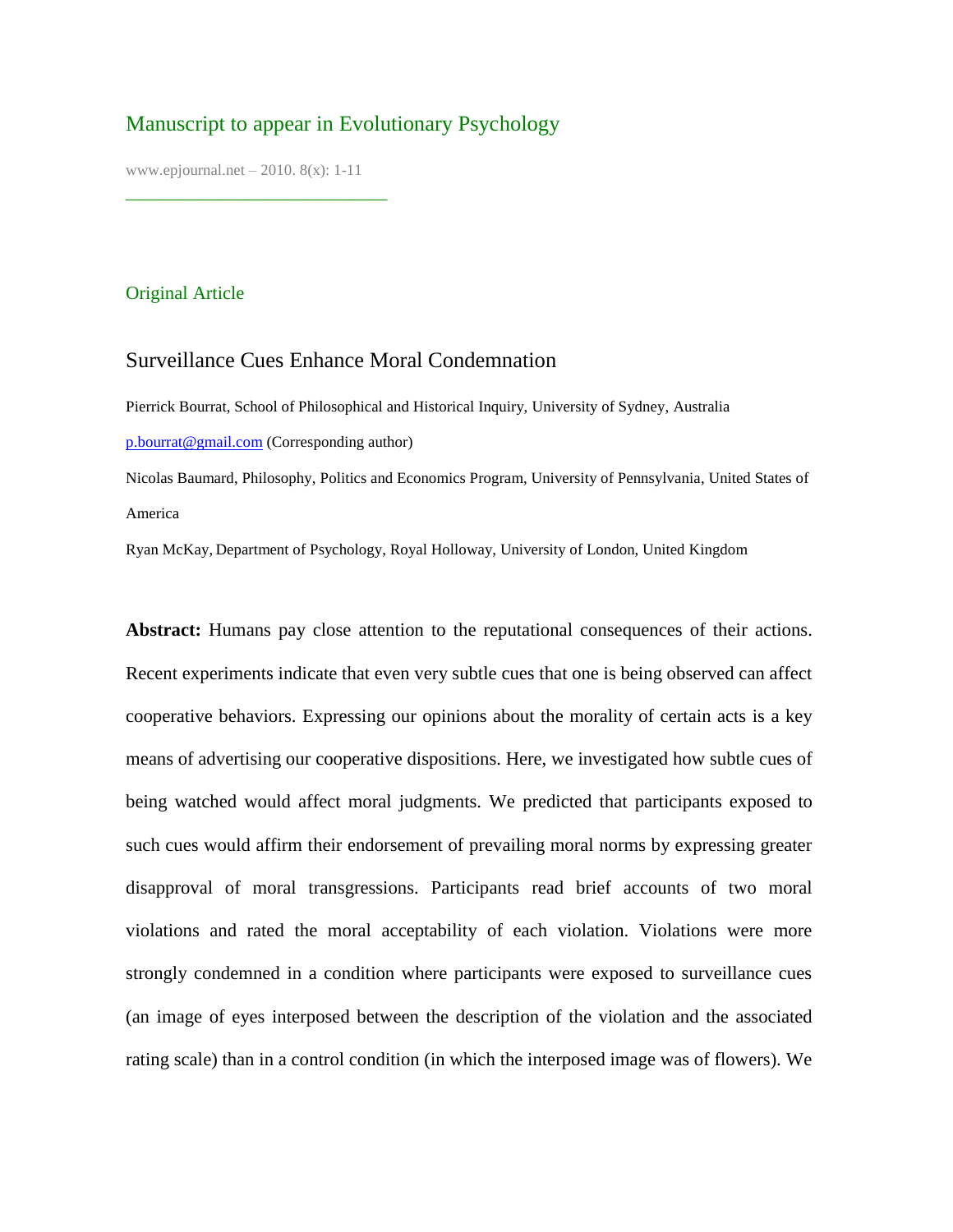discuss the role that public declarations play in the interpersonal evaluation of cooperative dispositions.

**Keywords:** reputation monitoring; surveillance cues; cooperation; moral judgments; signaling theory.

# **¯¯¯¯¯¯¯¯¯¯¯¯¯¯¯¯¯¯¯¯¯¯¯¯¯¯¯¯¯¯¯¯¯¯¯¯¯¯¯¯¯¯¯¯¯¯¯¯¯¯¯¯¯¯¯¯¯¯¯¯¯¯¯¯¯¯¯¯¯¯¯¯¯¯¯¯¯¯¯¯¯¯¯¯¯¯¯¯ Introduction**

Man is least himself when he talks in his own person. Give him a mask, and he will tell you the truth.

*~ Oscar Wilde*

In the lead-up to the 1990 Texas gubernatorial election, the three Democrats seeking their party's nomination tried to outdo each other in expressing their support for capital punishment. State Attorney General James Mattox bragged about how many executions he had attended in his role, and former Governor Mark White appeared in an advertisement to showcase the executions he had overseen during his previous tenure (Slater, 2009). More recently, while campaigning for the US presidency, competing candidates Barack Obama and John McCain found themselves aligned in opposition to the Supreme Court's ruling on *Kennedy v. Louisiana*, which limited the power of the states to impose the death penalty against an individual for committing a crime (such as the rape of a child) that did not result in the death of the victim. In voicing their opposition to this ruling, both candidates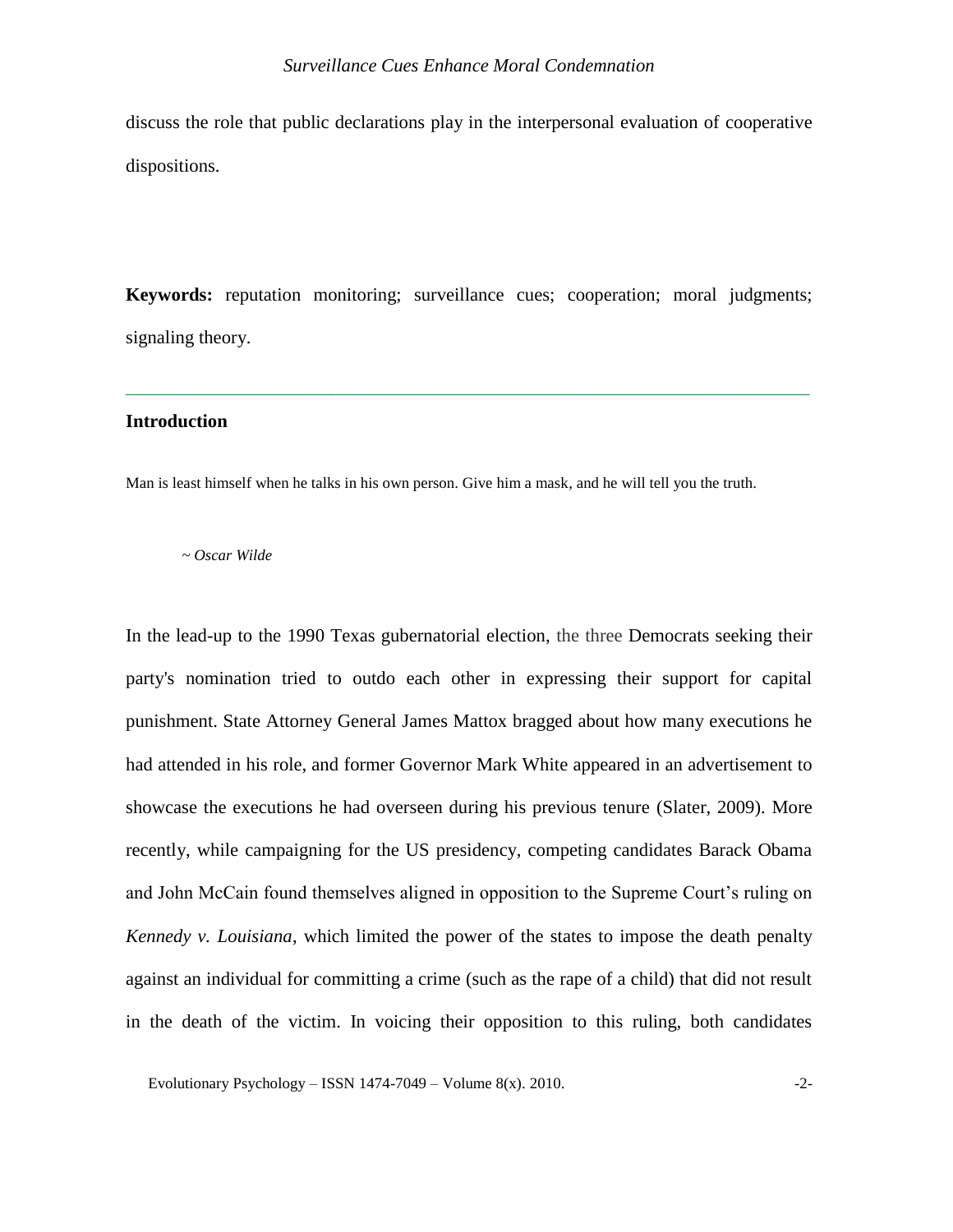#### *Surveillance Cues Enhance Moral Condemnation*

employed strongly condemnatory language, using words such as "heinous", "egregious" and "despicable" to describe the latter crime.

Social scientists have long noted the propensity of humans to actively manage their reputations (Goffman, 1956), and experiments demonstrate that people are more generous and cooperative when they know that their behavior is observed by others (e.g. Gächter and Fehr, 1999; Wedekind and Milinski, 2000). Recent studies suggest that even very subtle cues that one is being watched can increase cooperation (cf. Fehr and Schneider, 2010), especially with respect to in-group members (Mifune, Hashimoto, and Yamagishi, 2010). This phenomenon was initially demonstrated using stylized eyespots on a computer screen (Haley and Fessler, 2005), but other studies have found effects using an image of a pair of eyes on a notice (Bateson, Nettle, and Roberts, 2006; Ernest-Jones, Nettle, and Bateson, in press), an image of a robot with human eyes presented on a computer screen (Burnham and Hare, 2007), and even three dots in a schematic face configuration (Rigdon, Ishii, Watabe, and Kitayama, 2009).

To date, empirical investigations of how individuals modify their behavior when they know or sense that they are observed by others have neglected moral judgments (e.g. Haley and Fessler, 2005; Kurzban, DeScioli, and O'Brien, 2007; Piazza and Bering, 2008). Expressing our opinions about the morality of certain acts, however, is a very important means of advertising our cooperative dispositions, so one might expect private and public opinions to diverge somewhat. The latter, after all, are expressed in one"s "own person", without the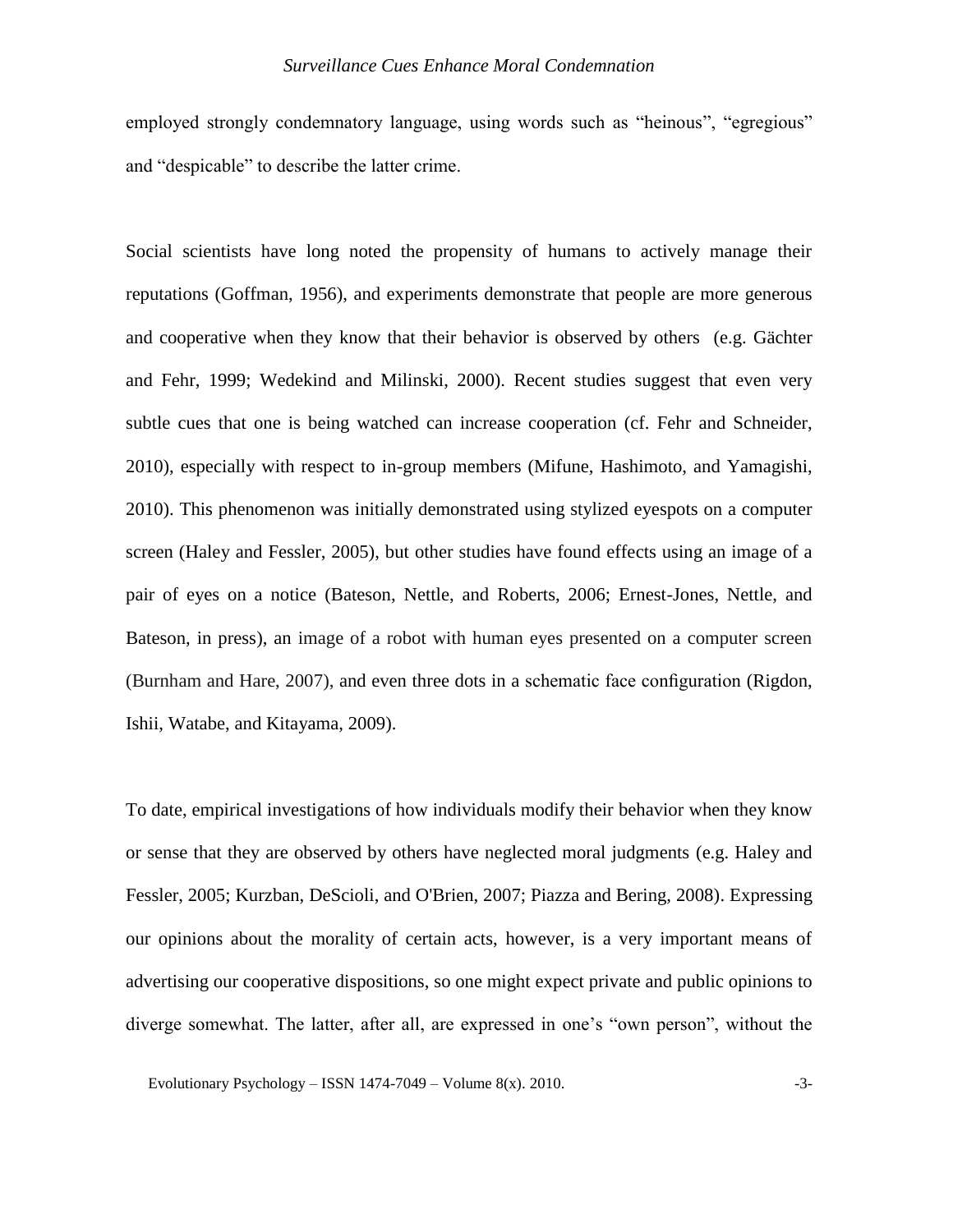#### *Surveillance Cues Enhance Moral Condemnation*

"mask" of anonymity. For instance, in deciding whom to elect as leaders of our group, we attend to the candidates" public declarations on moral issues. As a result, there is a strong pressure on such candidates to conform their expressed opinions to prevailing moral and political norms. On the campaign trail, politicians may denounce crime and corruption with a fervor that belies their own private views or behavior. For example, in discussing the fact that he now opposes capital punishment - despite the fact that he supported it every time he ran for office - former Texas Governor Mark White remarked "I'm not running for anything - it's a lot easier for me to say it" (Slater, 2009).

In the present study we sought to investigate how subtle cues of being watched would affect judgments of the seriousness of moral transgressions. Our hypothesis was that such cues would induce in our participants an unconscious perception that their behavior was observed, thereby activating evolved reputation-maintenance mechanisms. We predicted that participants exposed to such cues would provide stronger endorsements of moral norms by rating moral transgressions as more serious than control participants.

## **Materials and Methods**

91 participants were recruited in various libraries of the *Campus Universitaire de Jussieu* in Paris. Participation was voluntary and without remuneration. In an effort to minimize conscious concerns about the reputational consequences of their responses (which we felt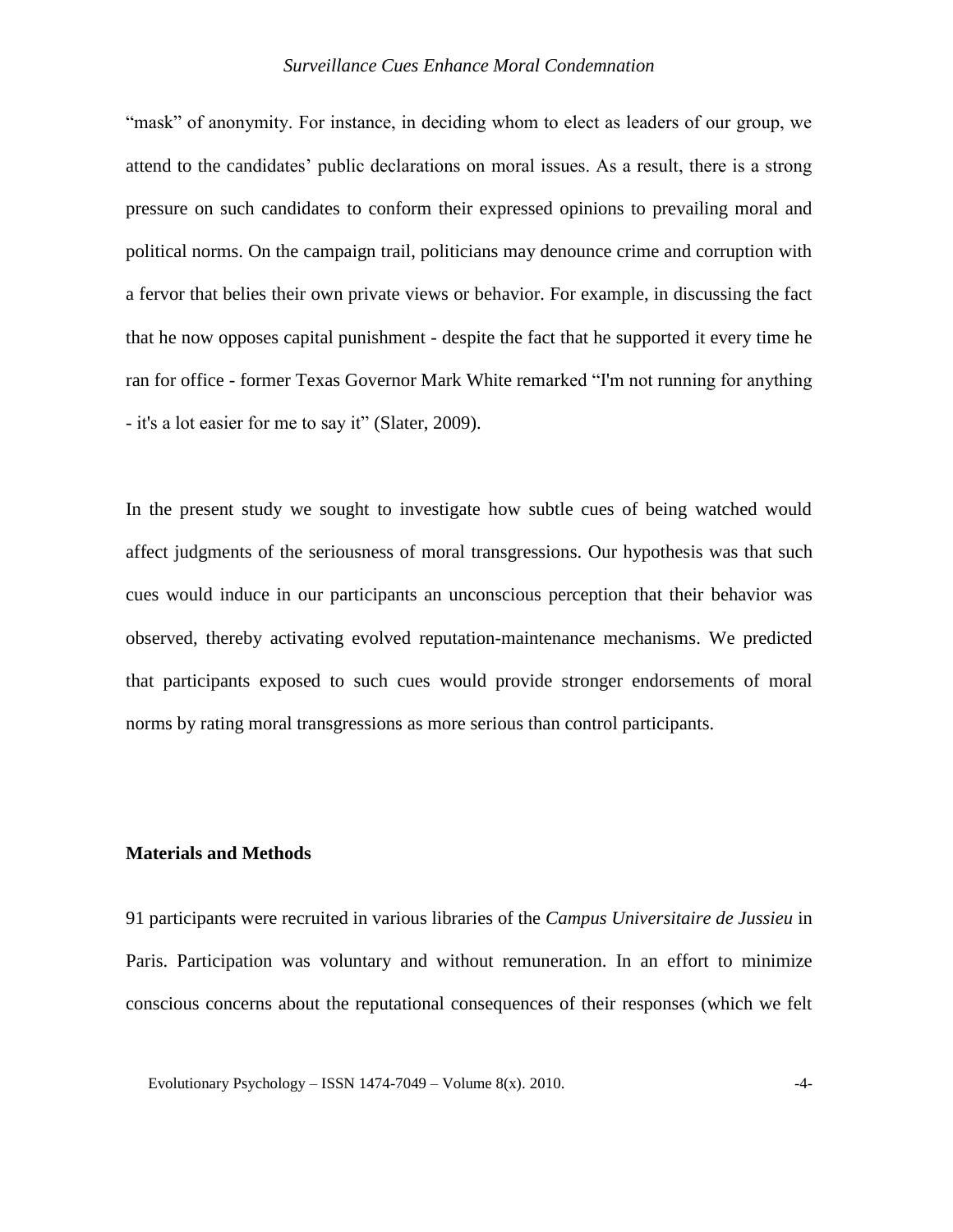might swamp the more subtle effects of our independent variable), we elected not to collect any personal (e.g., demographic) information from participants.

Each participant was given two vignettes to read, printed on opposite sides of a single A4 sheet of paper. The vignettes were taken from Schnall, Haidt, Clore and Jordan (2008), and each described a moral violation: finding a wallet and keeping the money in one case, falsifying a resume in the other (see the Electronic Supplementary Material for the original English versions, which were translated into French for the present study). Participants were instructed to rate the moral acceptability of each vignette on a nine-point Likert scale printed at the bottom of the page  $(1 = \text{Morally unacceptable}; 9 = \text{Morally acceptable}).$ Participants were directed to complete the task alone. The experimenter returned a few minutes later to collect the completed sheets.

Participants were assigned randomly to one of two conditions. In the *eyes* condition (n = 43) a 47 x 17 mm image of a pair of eyes (see Fig. 1a) was displayed on each side of the sheet between the vignette and the associated Likert scale. In the *flowers* condition  $(n = 48)$ the image was of white flowers (see Fig. 1b).



Figure 1: Images presented in the (a) *eyes*; and (b) *flowers* conditions.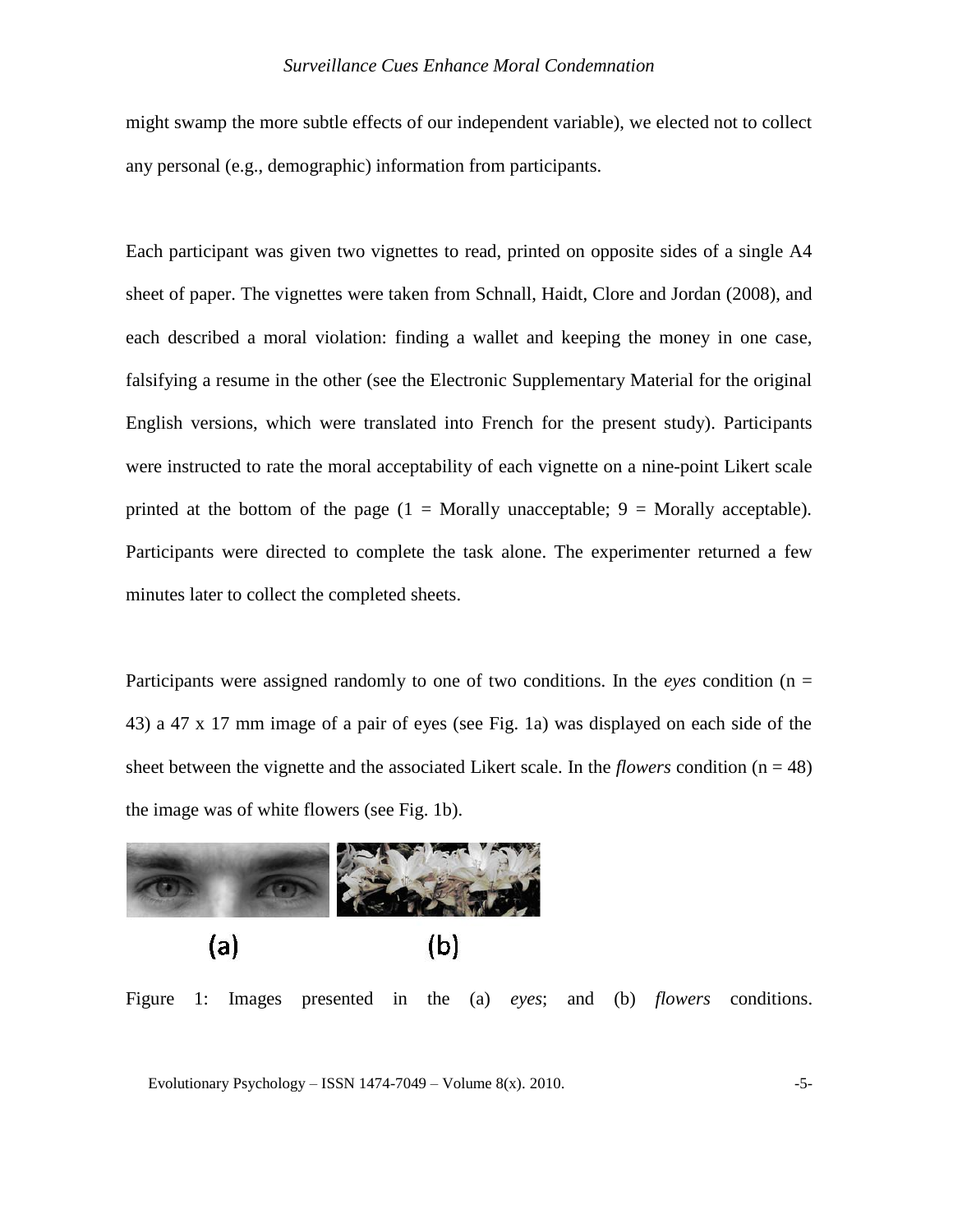## **Results**

Results are depicted in Figure 2. As the data were not normally distributed, we used a nonparametric test for our analyses. For the 'wallet' vignette the median rating of moral acceptability was 2 in the *eyes* condition and 3 in the *flowers* condition; the distributions in the two conditions were significantly different (Mann–Whitney  $U = 789$ ,  $p = 0.024$ , onetailed). For the "resume" vignette the median rating was 3 in the *eyes* condition and 5 in the *flowers* condition; the distributions in the two conditions again differed significantly (Mann–Whitney  $U = 750$ ,  $p = 0.016$ , one-tailed).



Figure 2: Mean ratings of the two vignettes across the two conditions (error bars represent 1 *SE* either side of the mean).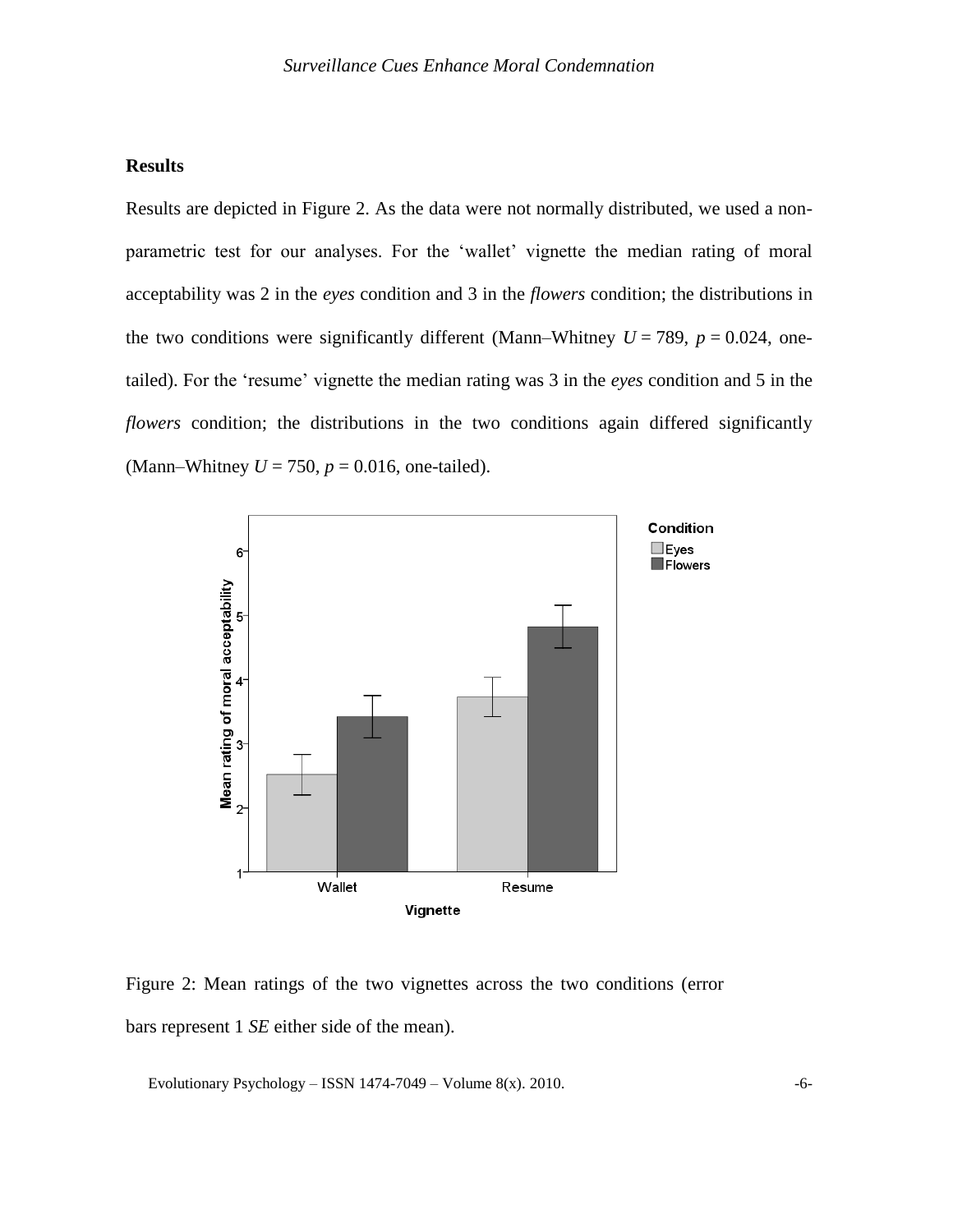## **Discussion**

 $\overline{a}$ 

Recent studies indicate that subtle surveillance cues can influence cooperative behaviors. We predicted that participants exposed to such cues would express greater disapproval of moral transgressions than control participants. Our results are consistent with our prediction: participants supplied lower ratings of the moral acceptability of two different moral violations when an image of eyes was interposed between the description of the violation and the associated rating scale than when the interposed image was of flowers.

How are we to explain this effect?<sup>1</sup> At the proximate level, one possibility is that the surveillance cues actually affected our participants' perception of moral violations, perhaps by activating their awareness of internalized moral norms (an example of "private selfawareness"; Govern & Marsch, 2001; see also Batson, 1990). An alternative, or additional, proximate explanation (the two alternatives are not mutually exclusive) is that an image of a pair of eyes matches the input conditions for evolved mental mechanisms that detect when one"s behavior is observed (Haley and Fessler, 2005). In this case the image of eyes activates "public self-awareness" – cued participants attend to the impression that they are making on others and calibrate their behavior accordingly (Govern and Marsch, 2001).

Evolutionary Psychology – ISSN 1474-7049 – Volume 8(x). 2010.  $-7$ - $\frac{2010}{100}$ <sup>1</sup> Recently, Henrich, Heine and Norenzayan (2010) documented evidence that university students, particularly in Western societies, are frequent outliers on many psychological measures. Given that most of our participants were presumably French university students, a note of caution about the generalizability of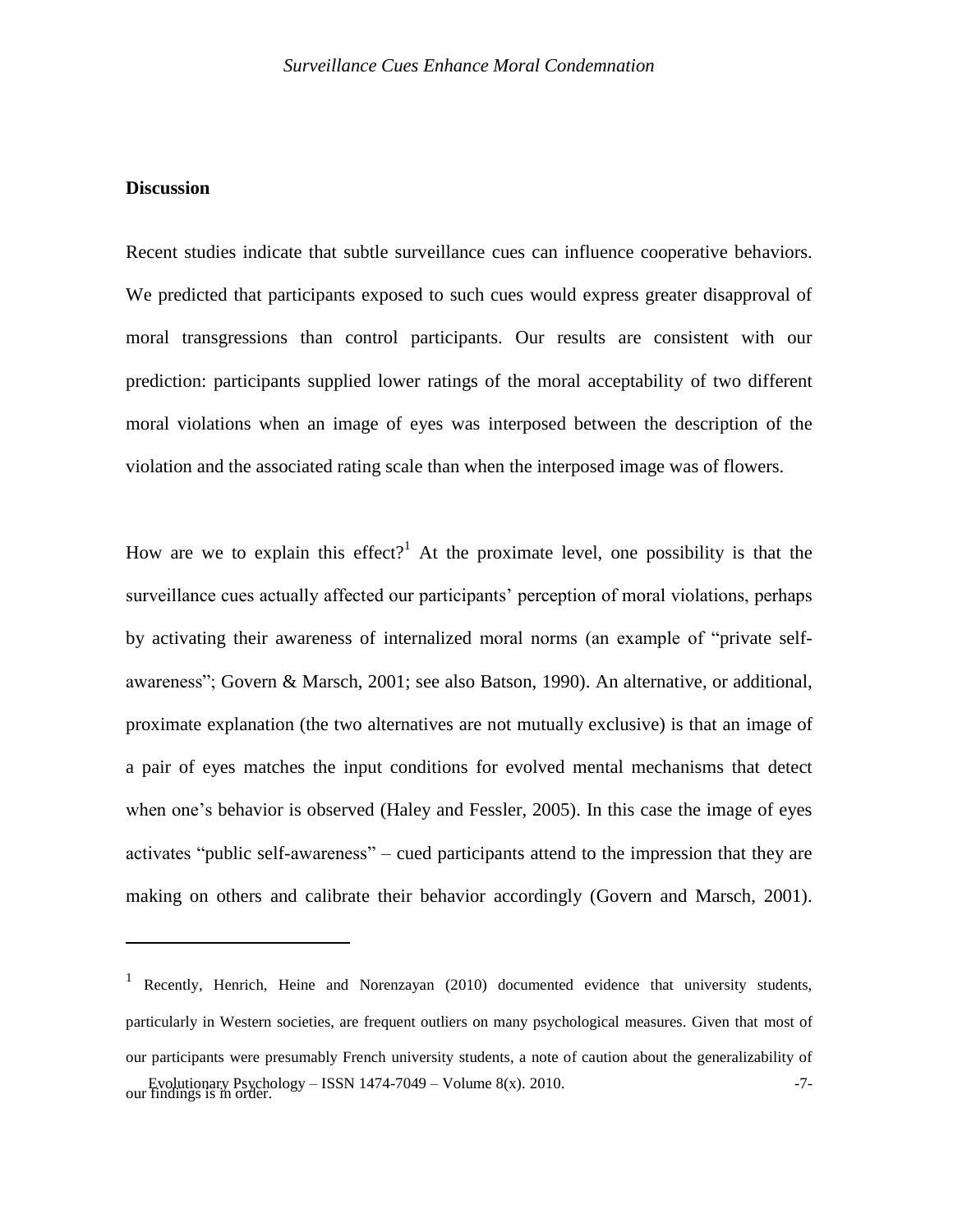Further research is needed to tease apart these alternative explanations.<sup>2</sup> Both, however, are compatible with a reputation-maintenance function at the ultimate evolutionary level: participants who increase their explicit support for shared standards of behavior – for whatever proximate reason - in the presence of surveillance cues may advertise their prosocial dispositions and thereby maintain their reputations.

Evidence that reputation-management effects ultimately regulate the public expression of moral judgments suggests that such public declarations play an important role in the interpersonal evaluation of cooperative dispositions. Indeed, failure to express our support for prevailing moral norms may arouse suspicion in our conspecifics. Talk, however, is cheap, so we are wise to take such declarations with the proverbial grain of salt, discounting them as appropriate. In consequence, individuals may attempt to compensate for this discounting by ramping up their rhetoric. To the extent that these compensatory efforts are discounted in turn, they may be ultimately futile; what sustains them is the fact that failure to send the inflated signal immediately brands the deviant as morally suspect (see Grafen, 1990; McKay, Mijović-Prelec, and Prelec, 2011). The situation is similar to grade inflation in academia or to the phenomenon whereby increasingly effusive letters of recommendation are necessary to avoid "damning" a student or former employee with

 $\overline{a}$ 

Evolutionary Psychology – ISSN 1474-7049 – Volume 8(x). 2010. -  $8-8-$ <sup>2</sup> The fact that participants in our *flowers* condition were less condemnatory than participants in the *eyes* condition is conceivably due to the possibility that the flowers induced a positive mood in the former participants. We think this is unlikely Bateson, et al. (2006) and Ernest-Jones, et al. (in press), show *less positive* behavior towards others in an equivalent flower condition), but recommend that future work utilize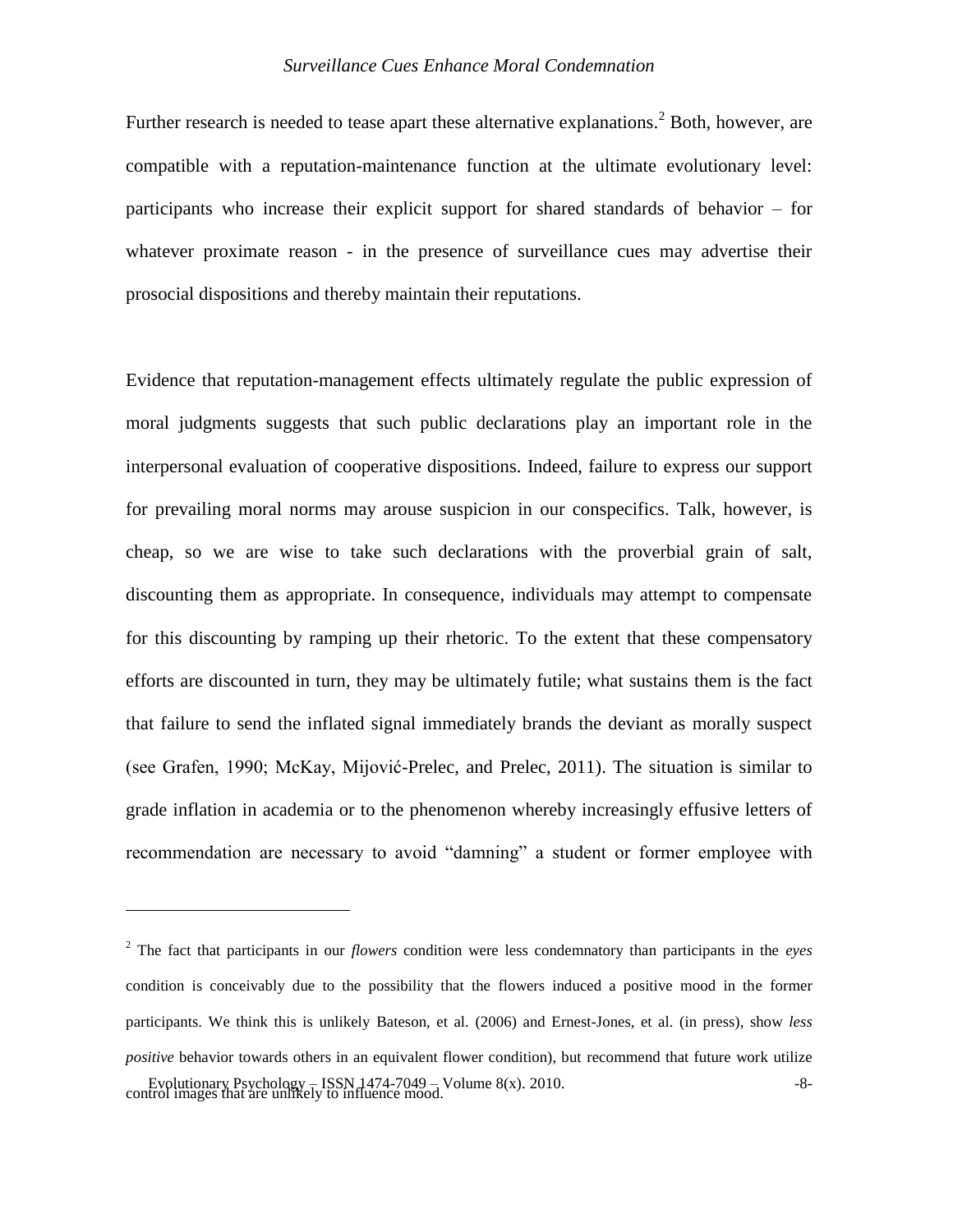"faint praise". Exaggerated public denunciations of moral violations may be necessary if one is to avoid damning *oneself* with faint support for prevailing norms.

**Acknowledgements:** This research was supported by grants from the European Commission ("Explaining Religion") and the John Templeton Foundation ("Cognition, Religion and Theology Project"), both coordinated from the Centre for Anthropology and Mind at the University of Oxford. We would like to thank the members of the *Naturalisme en Sciences Humaines* group (*NaSh*) at the Institut Jean-Nicod for valuable input. We also thank Quentin Atkinson, Aurelio José Figueredo, Paul Gladden and two anonymous reviewers for helpful comments on a draft of this paper.

Received xx July 201x; Revision submitted xx July 201x; Accepted xx July 201x

#### References

- Bateson, M., Nettle, D., and Roberts, G. (2006). Cues of being watched enhance cooperation in a real-world setting. *Biology Letters, 2*(3), 412-414.
- Batson, C. D. (1990). How social an animal? The human capacity for caring. *American Psychologist, 45*(3), 336-346.
- Burnham, T. C., and Hare, B. (2007). Engineering human cooperation. *Human Nature, 18*(2), 88-108.
- Ernest-Jones, M., Nettle, D., and Bateson, M. (in press). Effects of eye images on everyday cooperative behavior: a field experiment. *Evolution and Human Behavior*.
- Fehr, E., and Schneider, F. (2010). Eyes are on us, but nobody cares: are eye cues relevant for strong reciprocity? *Proceedings of the Royal Society B: Biological Sciences,*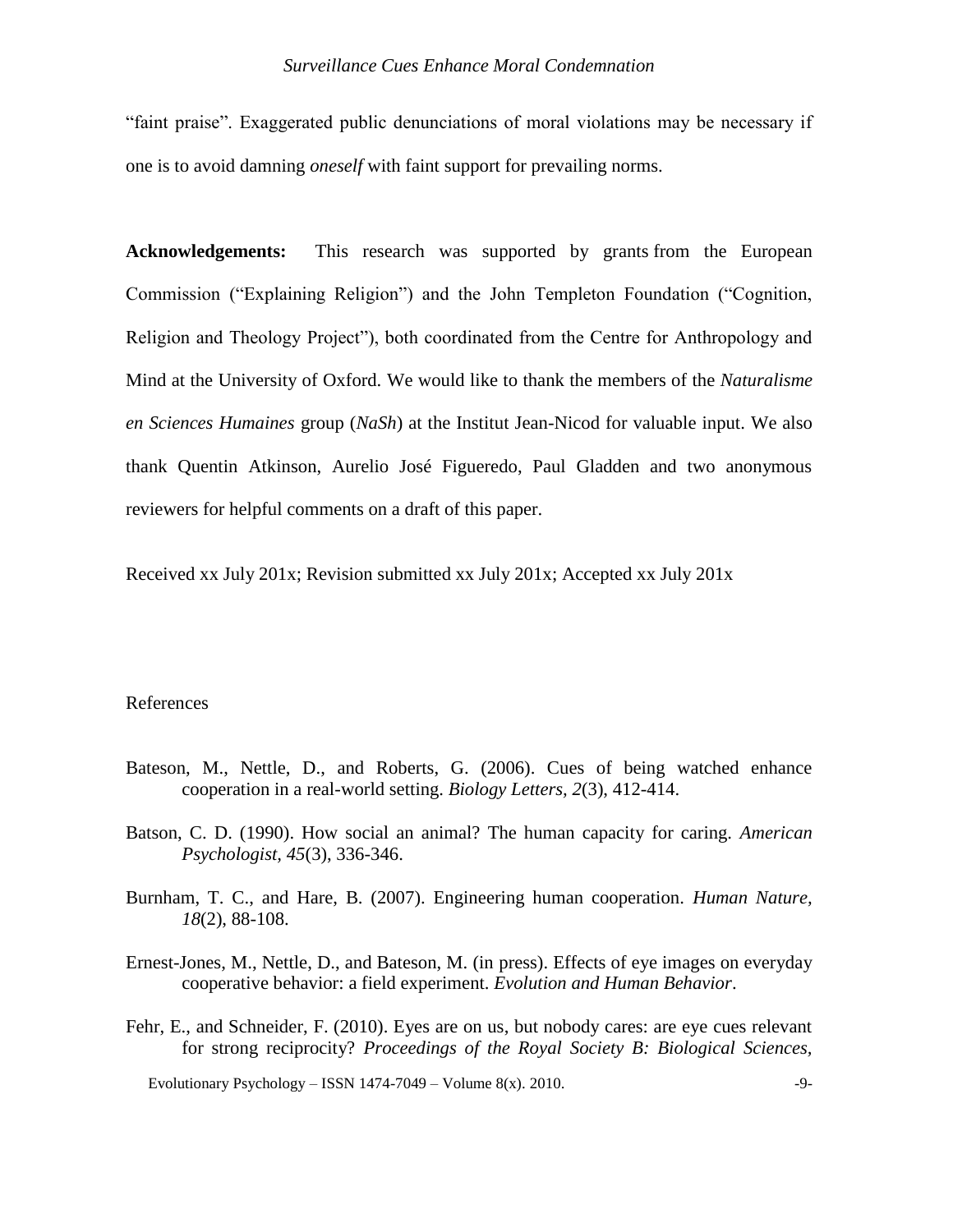*277*(1686), 1315-1323.

- Gächter, S., and Fehr, E. (1999). Collective action as a social exchange. *Journal of Economic Behavior & Organization, 39*(4), 341-369.
- Goffman, E. (1956). *The presentation of self in everyday life*. Edinburgh: University of Edinburgh, Social Sciences Research Centre.
- Govern, J. M., and Marsch, L. A. (2001). Development and validation of the Situational Self-Awareness Scale. *Consciousness and Cognition, 10*(3), 366-378.
- Grafen, A. (1990). Biological signals as handicaps. *Journal of Theoretical Biology, 144*(4), 517-546.
- Haley, K. J., and Fessler, D. M. T. (2005). Nobody's watching? Subtle cues affect generosity in an anonymous economic game. *Evolution and Human Behavior, 26*(3), 245-256.
- Henrich, J., Heine, S. J., and Norenzayan, A. (2010). The weirdest people in the world? *Behavioral and Brain Sciences, 33*(2-3), 61-83.
- Kurzban, R., DeScioli, P., and O'Brien, E. (2007). Audience effects on moralistic punishment. *Evolution and Human Behavior, 28*(2), 75-84.
- McKay, R., Mijović-Prelec, D., and Prelec, D. (2011). Protesting too much: Self-deception and self-signaling (Commentary on von Hippel and Trivers). *Behavioral and Brain Sciences, 34*(1), 34-35.
- Mifune, N., Hashimoto, H., and Yamagishi, T. (2010). Altruism toward in-group members as a reputation mechanism. *Evolution and Human Behavior, 31*(2), 109-117.
- Piazza, J., and Bering, J. (2008). The effects of perceived anonymity on altruistic punishment. *Evolutionary Psychology, 6*, 487-501.
- Rigdon, M., Ishii, K., Watabe, M., and Kitayama, S. (2009). Minimal social cues in the dictator game. *Journal of Economic Psychology, 30*(3), 358-367.
- Schnall, S., Haidt, J., Clore, G., and Jordan, A. (2008). Disgust as embodied moral judgment. *Personality and Social Psychology Bulletin, 34*(8), 1096-1109.
- Slater, W. (2009). Arson case adds new twist to Texas candidates' death penalty stance. from [http://www.dallasnews.com/sharedcontent/dws/news/politics/topstories/stories/101](http://www.dallasnews.com/sharedcontent/dws/news/politics/topstories/stories/101909dntexdeathpenpol.3fe02ce.html) [909dntexdeathpenpol.3fe02ce.html](http://www.dallasnews.com/sharedcontent/dws/news/politics/topstories/stories/101909dntexdeathpenpol.3fe02ce.html)